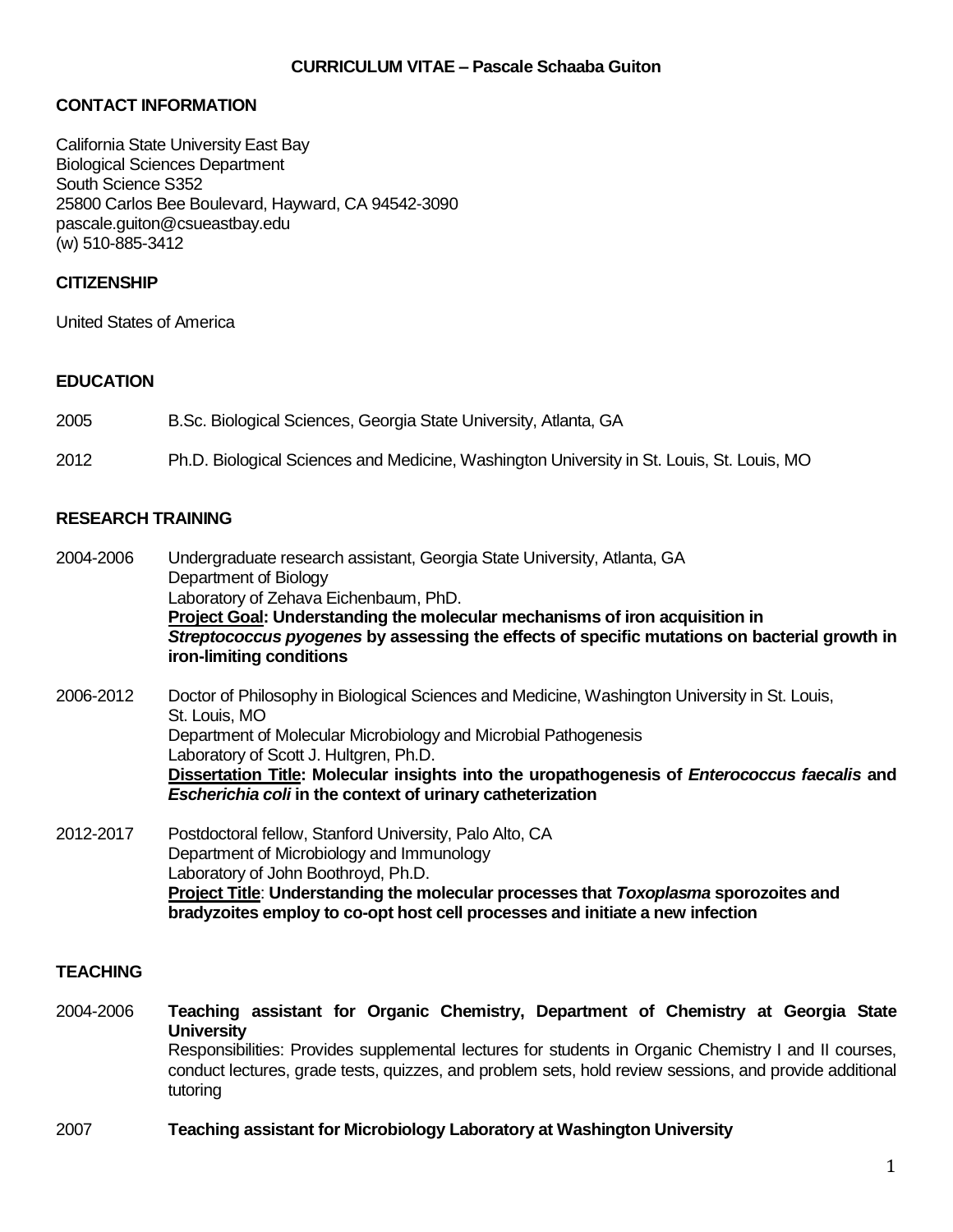Responsibilities: Conduct lectures, grade tests, develop class projects, prepare cultures, host make-up lab

## 2012-2016 **Volunteer Teacher at Stanford Splash!**

Responsibilities: Design and teach courses on bacterial biofilms for 8th-12th grade students

### 2013 **Instructor for Stanford Med 101**

Responsibilities: Design and teach a course on the interactions between host cells and intracellular pathogens for 11th-12th graders

#### 2014 **Laboratory Mentor for a MD/PhD rotation student in the Boothroyd laboratory**

Responsibilities: Help student conceive and realize a three month long rotation project, provide technical and practical guidance for hands-on laboratory experimentations, provide feedback on oral presentation, advising and mentoring on time management and how to choose a thesis laboratory.

#### 2014 **Laboratory Mentor of a high school student as participant of Stanford SIMR program**

Responsibilities: Help student conceive a summer project, provide technical and practical guidance for hands-on laboratory experimentations, provide feedback on oral and poster presentations.

#### 2014-2016 **Volunteer Teacher with Science Is Elementary (SiE).**

Responsibilities: Teach and conduct basic scientific experiments with 1-6th grade students.

### 2015-2017 **Microbiology Research Expert Facilitator for Stanford School of Medicine Microbiology course.**

Responsibilities: Consult on materials to be included in course videos for first year medical students, provide feedback on course videos, design activities for in-class discussions of topics to be covered in the course, and lead student group discussions and in-class activities related to course videos.

### Spring 2015 **Biochemistry Guest Lecturer at San Jose State University**

Responsibilities: Design lecture contents on lipids and biological membranes for third year undergraduate students, provide students' lecture materials, hold post lecture office hours, and contribute questions to the exam.

### Fall 2015 **Volunteer Human Biology Lecturer at Menlo College**

Responsibilities: Design lecture contents on various topics, including cell, molecular cell biology, organ systems, and infectious diseases for non-major undergraduate students, create and implement new activities for laboratory sessions (including discussions on current biological topics-CRISPR/genome editing, inherited diseases), design and grade assignments and exams, and hold post lecture office hours.

### Fall 2016 **Adjunct Lecturer at San Jose State University**

Responsibilities: Instructor of record for Pathogenic Microbiology I (MICR 141) course in charge of designing syllabus and lecture contents to deepen students' understanding of molecular processes at the host/pathogen interface, create and grade assignments and exams, hold office hours, and attend faculty meetings.

### Winter 2017 **Adjunct Lecturer at Santa Clara University**

Responsibilities: Instructor of record for Virology (BIOL 145) course in charge of designing syllabus, lecture contents to deepen students' understanding of the discover, biology, and the impact of viruses. Additional responsibilities included: hold office hours, create and grade assignments, including students' oral presentations, and exams.

### Spring 2017 **Adjunct Lecturer at San Jose State University**

Responsibilities: Instructor of record for Pathogenic Microbiology II (MICR 142) course in charge of designing syllabus and lecture contents to deepen students' understanding of molecular processes at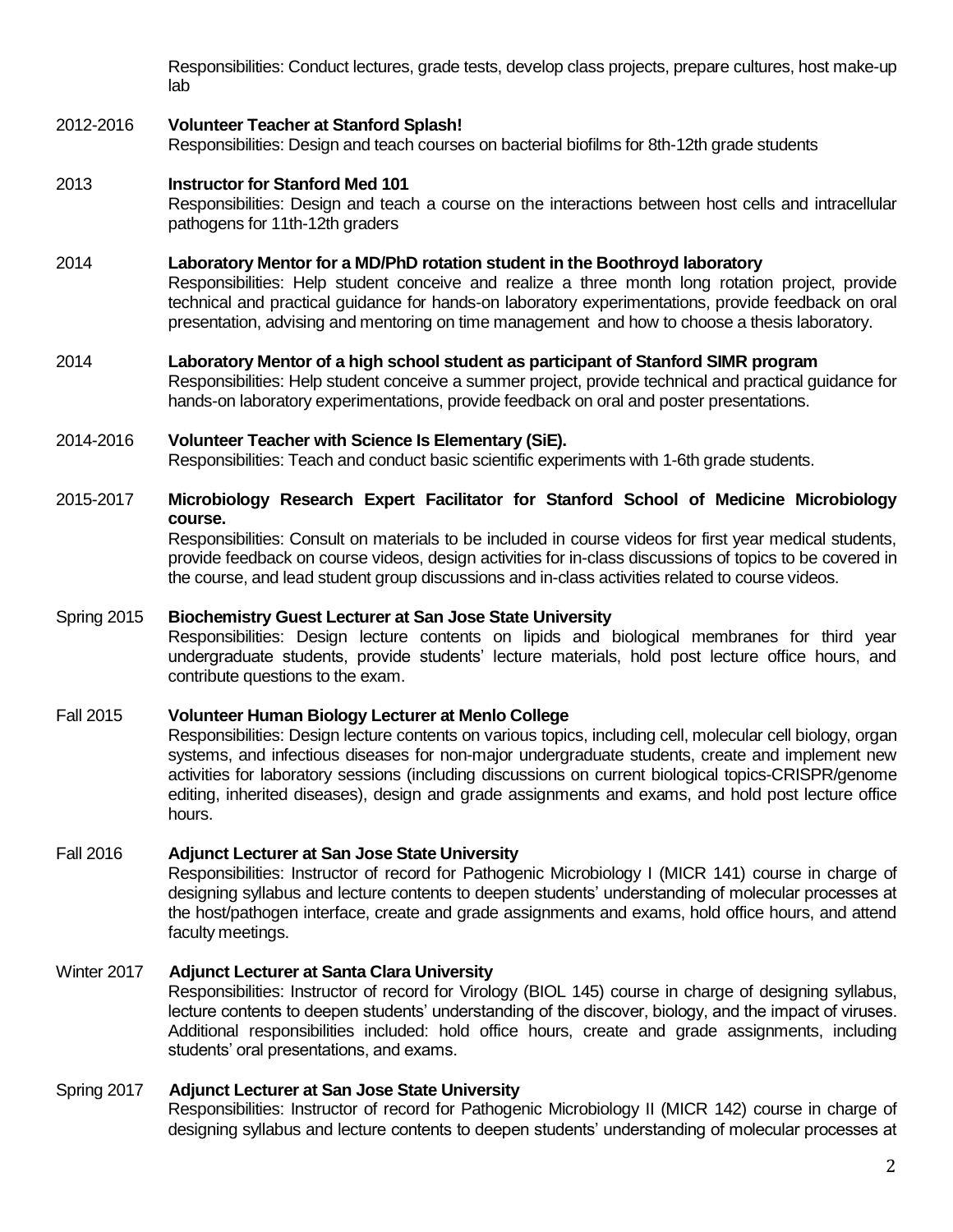the host/pathogen interface with a focus on pathogenic viruses, fungi, and parasites (protozoans, helminths, and arthropods), create and grade assignments and exams, hold office hours, and attend faculty meetings.

## Fall 2017 **Assigned Courses at California State University East Bay** – BIOL 2025 Introduction to Microbiology

## **PUBLICATIONS**

**Guiton PS**, Hung CS, Kline KA, Roth R, Kau AL, Hayes E, Heuser J, Dodson KW, Caparon MG, Hultgren SJ. Contribution of autolysin and sortase A during *Enterococcus faecalis* DNA-dependent biofilm development. Infect. Immun. 2009 77(9):3626-38.

**Guiton PS**, Hung CS, Hancock L., Caparon MG, Hultgren SJ. Enterococcal biofilm formation and virulence in an optimized murine model of foreign body-associated urinary tract infection. Infect. Immun. 2010 78(10):4166-4175. **\*\*Article of Significant Interest Selected from This Issue by the Editor\*\***

Nielsen HV, **Guiton PS**, Kline KA, Port GC, Pinkner JS, Neiers F, Normark S, Henriques-Normark B, Caparon MG, Hultgren SJ. The metal ion-dependent adhesion site motif of EbpA pilin mediates pilus function in catheter-associated urinary tract infection. Mbio. 2012 3(4):e00177-12.

**Guiton PS**, Cusumano CK, Kline KA, Dodson KW, Han Z, Janetka JW, Henderson JP, Caparon MG, Hultgren SJ. Combinatorial small-molecular therapy prevents uropathogenic *Escherichia coli* catheter-associated urinary tract infections in mice. Antimicrob. Agents Chemother. 2012 56(9):4738-45.

**Guiton PS**, Hannan TJ, Ford B, Caparon MG, Hultgren SJ. *Enterococcus faecalis* overcomes foreign body-mediated inflammation to establish urinary tract infections. Infect. Immun. 2013 81(1):329-39. **\*\*Article of Significant Interest Selected from This Issue by the Editor\*\***

Frank KL, **Guiton PS**, Barnes AM, Manias DA, Chuang-Smith ON, Kohler PL, Spaulding AR, Hultgren SJ, Schlievert, PM, Dunny GM. AhrC and Eep are biofilm infection-associated virulence factors in *Enterococcus faecalis*. Infect Immun. 2013 81(5):1696-708.

**Guiton PS**, Sagawa J, Fritz H, JC Boothroyd. An *in vitro* model of intestinal infection reveals a developmentally regulated transcriptome of *Toxoplasma* sporozoites and a NF-κB-like signature in infected host cells. Plos One 2017 12(3): e0173018

**Guiton PS** and Boothroyd JC. Identification of novel developmentally regulated virulence determinants of *Toxoplasma* pathogenesis. In preparation.

# **PRESENTATIONS**

**Guiton PS**, Caparon MG, Hultgren SJ. (2009) – Contributions of autolysin and sortases during foreign-body associated enterococcal urinary tract infection. 5th ASM Conference on Biofilms, Cancun, Mexico.

**Guiton PS**, Caparon MG, Hultgren SJ. (2010) –Enterococcal biofilm formation and virulence in a murine model of foreign body-associated urinary tract infection. 17th Midwest Microbial Pathogenesis Conference, St Louis, MO.

**Guiton PS**, Participant at the ASM Presentation Institute for Education Board Fellows, San Diego, CA (2010)

**Guiton PS**, Caparon MG, Hultgren SJ. (2010) – Contributions of autolysin and sortase A in a murine model of foreign body-associated urinary tract infection. 110th ASM General Meeting, San Diego, CA.

**Guiton PS**, Caparon MG, Hultgren SJ. (2010) –Enterococcal biofilm formation and virulence in a murine model of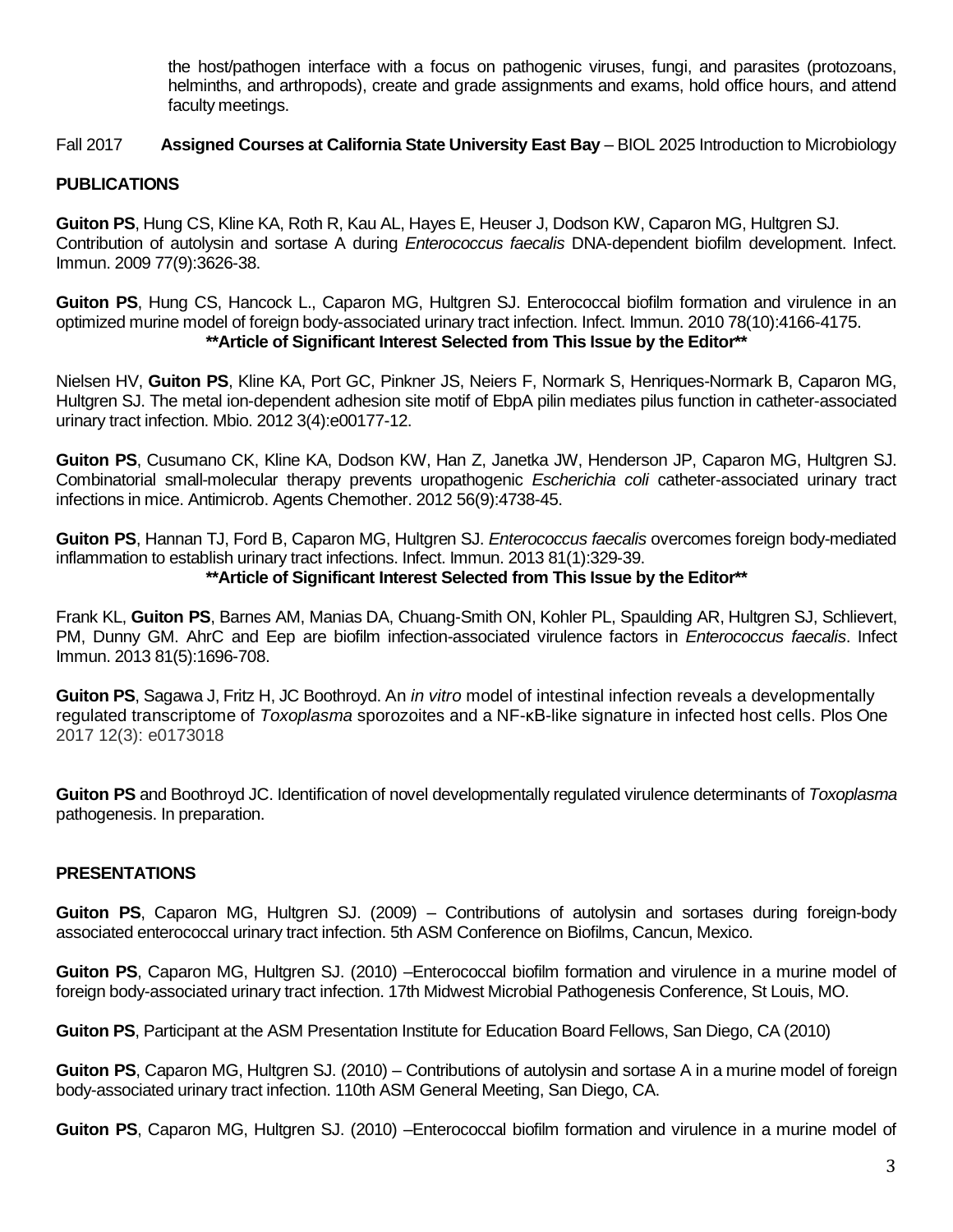foreign body-associated urinary tract infection. Invited Speaker at the 3rd ASM conference on Enterococci, Portland, OR. **\*\*Abstract selected for oral presentation\*\***

**Guiton PS**, Caparon MG, Hultgren SJ. (2011)- Enterococcal biofilm formation and virulence in a murine model of foreign body-associated urinary tract infection. 8th-Annual Yale Bouchet Conference on Diversity in Graduate Education. **\*\*Invited Speaker and moderator\*\***

**Guiton PS**, Caparon MG, Hultgren SJ. (2011)- The role of foreign body-mediated inflammation during *Enterococcus faecalis* uropathogenesis. 111th ASM General Meeting, New Orleans, LA.

**Guiton PS**, Caparon MG, Hultgren SJ. (2011)- Characterization of the host response to *Enterococcus faecalis*mediated catheter associated urinary tract infection. 6th international conference on Gram-positive micro-organisms, Montecatini Terme, Tuscany, Italy. **\*\*Abstract selected for oral presentation\*\***

**Guiton PS** and J. Boothroyd (2015) – How does *Toxoplasma* modulate host immune responses when initiating infection in a new host? 13<sup>th</sup> International Congress on Toxoplasmosis and *Toxoplasma gondii* Research, Gettysburg, PA. **\*\*Abstract selected for oral presentation\*\***

# **PROFESSIONAL DEVELOPMENT ACTIVITIES**

**Guiton PS**, Participant at the NIAID bridging the Career Gap for Underrepresented Minority Scientists Workshop (2013) - Bethesda, MD.

**Guiton PS**, Participant at the Mentoring In Research Workshop for Postdoctoral Scholars (2014) - Stanford, CA.

**Guiton, PS**, Participant at the Stanford Teaching Workshop (2014) - Stanford, CA.

**Guiton, PS**, Participant at the Stanford VPGE Management Matters course (2015) - Stanford, CA.

**Guiton, PS**, Participant at the Stanford Career Development Center workshop – Writing a Compelling Teaching Statement (2015) - Stanford, CA.

**Guiton, PS**, Participant at the Stanford/SJSU Undergraduate Teaching Workshop (2016) – Stanford, CA.

**Guiton, PS**, Participant at the Stanford Pedagogy Journal Club (2016) – Stanford, CA.

# **ACADEMIC AND PROFESSIONAL HONORS AND AWARDS**

- 2003 & 2004 Faculty Scholarship Award, Georgia State University
- 2003 & 2004 Dean's Scholarship Key Award, Georgia State University
- 2004-Present Beta Beta Beta National Biological Honor Society
- 2004-Present Golden Key International Honour Society
- 2005 William G. Nolan Memorial Scholarship Award for distinguished student in biology, Georgia State **University**
- 2005 Institutional Honors: Summa Cum Laude, Georgia State University Departmental Honors: Distinction in Specified Major, Georgia State University
- 2005 William S. Kell Presidential Award for Academic Excellence, Georgia State University